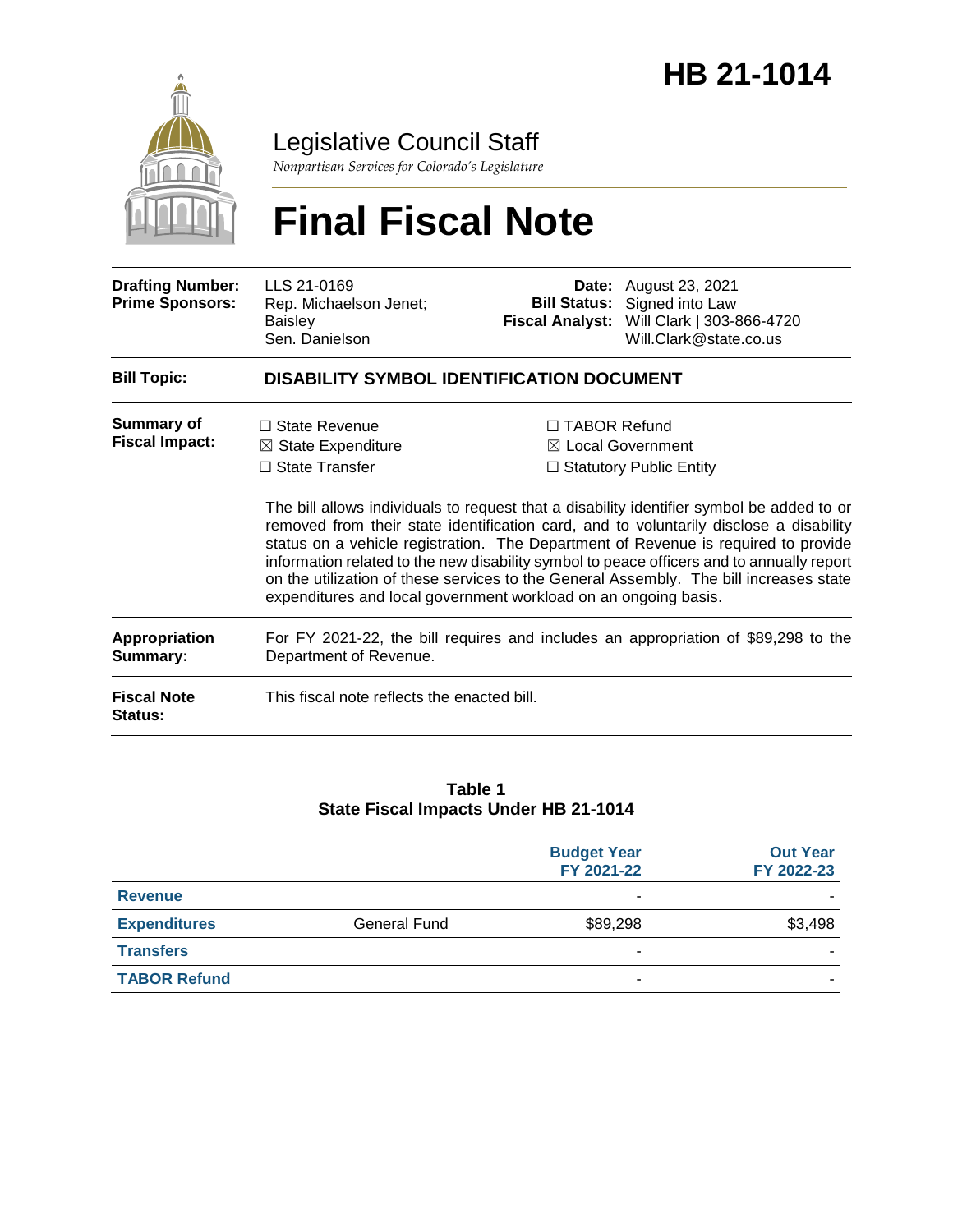# August 23, 2021 **HB 21-1014**

# **Summary of Legislation**

This bill allows persons with disabilities that interfere with their ability to effectively communicate with a peace officer to add a disability identifier to their driver license or identification card by disclosing such information to the Department of Revenue (DOR). The disability identifier must represent all types of disabilities, including cognitive disabilities, neurological diversities, mental health disorders, sensory needs, chronic illness, chronic pain, and physical disabilities. The DOR must develop the symbol by rule. Persons requesting such an identifier must provide an application form, signed by a medical professional, which affirms they have a disability that interferes with their ability to communicate with a peace officer. The DOR is not allowed to charge a fee for placement of a disability identifier symbol. A person may also choose to remove the disability identifier symbol from their identification card, and at their request, the DOR must issue a new identification card without the disability symbol at no cost.

The bill also requires the DOR to collect information that the owner of a vehicle voluntarily discloses about the disability of a person who is either authorized to drive, or a regular passenger of, the registered vehicle. The owner of the vehicle must also complete an application, signed by a medical profession, which affirms the individual whose information is being collected has a disability that interferes with their ability to communicate with a peace officer. The department shall make this information immediately available to a peace officer who queries information about the registered vehicle.

The DOR is required to notify peace officers about the creation of the disability identifier symbol and the availability of information regarding the disability of a driver or passenger of a motor vehicle. It also requires the DOR to provide additional resources to peace officers, including training in recognizing and interacting with persons with disabilities, and related federal requirements.

By January 15, 2023, and annually thereafter, the bill requires the DOR to report to the General Assembly on the percentage of individuals who requested a disability symbol on their driver license or identification card, as well as the percentage of individuals who disclosed disability information when registering a vehicle.

# **Background**

Colorado Driver License offices create accounts for driver license and identification card applicants in the Colorado Driver License, Record, Identification, and Vehicle Enterprise Solution (DRIVES) system. The DRIVES system currently does not link a driver record with a vehicle record, and vehicle records in the system only capture information and names for vehicle owners. Issuance of identification documents in Colorado was 129,543 in April, 2021. According to the Center for Disease Control and Prevention, 25 percent of U.S. adults report having a disability.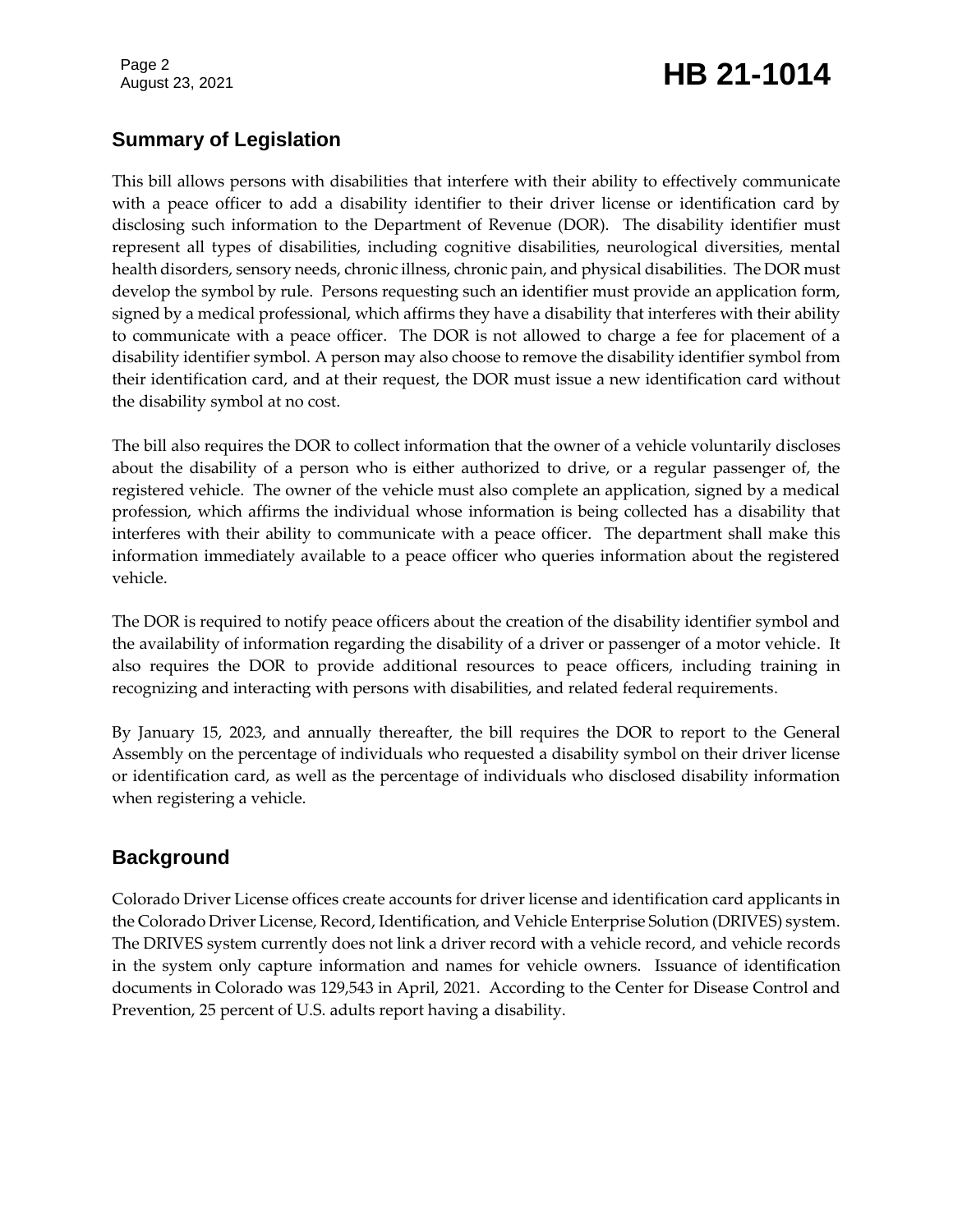# **State Expenditures**

This bill increases General Fund expenditures in the DOR by \$89,298 in FY 2021-22 and \$3,498 in FY 2022-23. These costs are shown in Table 2 and explained in more detail below.

#### **Table 2 Expenditures Under HB 21-1014**

|                                 |                   | FY 2021-22 | FY 2022-23 |
|---------------------------------|-------------------|------------|------------|
| <b>Department of Revenue</b>    |                   |            |            |
| <b>Computer Programming</b>     |                   | \$85,800   |            |
| <b>Driver License Documents</b> |                   | \$3,498    | \$3,498    |
|                                 | <b>Total Cost</b> | \$89,298   | \$3,498    |

**Computer programming.** In FY 2021-22, this bill increases one-time computer programming costs for the DOR by \$85,800. This work will allow the DRIVES system to capture and retain new information fields, create a report indicating the number of individuals who have requested the new disability symbol created by the bill, and an option to remove the symbol from an identification card at no charge. Of this amount, it is estimated that \$55,800 will be paid to the DOR's vendor responsible for maintaining the DRIVES system, including 248 hours of work at \$225 per hour, and \$30,000 will be used by the Office of Information Technology on hardware and other services.

**Driver license documents.** The bill requires DOR to remove the new disability symbol from a person's identification card at their request, at no cost to the individual. Identification card replacement increases costs for the DOR by \$3.60 per card. This fiscal note assumes that a total of 1.5 million identification cards will be issued annually by DOR, based on April 2021 issuance totals, that 25 percent of persons with a disability in Colorado will choose to get the new symbol on their identification card, and that 1 percent of that population will ask to have the symbol removed in any given year. Based on these assumptions, this fiscal notes estimates that DOR will reissue 972 identification cards at a cost of \$3,498 in FY 2021-22 and future years.

**Training and reporting.** The bill requires DOR to provide agent and peace officer training, to annually report on the utilization of the new disability identification services to the General Assembly, and to provide additional resources about persons with disabilities to peace officers. This work can be accomplished within existing appropriations.

# **Local Government**

Workload in county clerk and recorder offices will increase to provide training and education about the new identification requirements under the bill, and to remove the disability symbol from identification cards upon request.